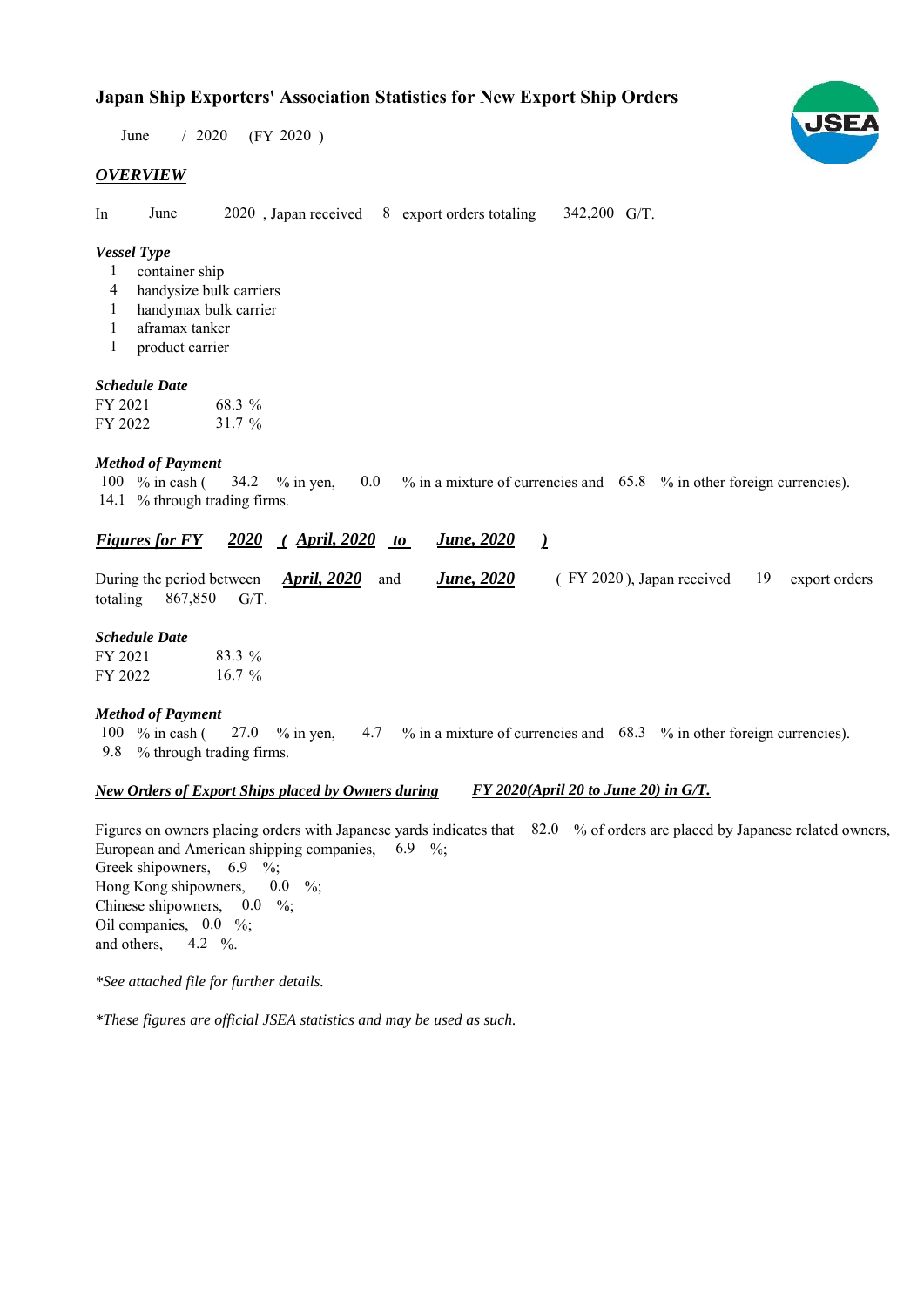# New Export Orders Placed in June 2020 (FY 2020) Based on Fiscal Year

No. G/T No. G/T No. G/T No. G/T No. G/T No. G/T No. G/T No. G/T General Cargos ( 13 604,920 11 558,470 2 46,450 1 19,150 1 117,000 1 117,000 3 253,150 7 533,600 Bulk Carriers | 146 6,590,050 135 6,244,750 11 345,300 4 202,400 3 96,400 5 134,500 12 433,300 45 1,824,850 Tankers | 24| 1,258,026|| 20| 986,726| 4| 271,300| 0| 0| 2| 90,700| 2| 90,700| 4| 181,400|| 14| 582,600 Combined Carriers 0 0 0 0 0 0 0 0 0 0 0 0 0 0 0 0 Others 0 0 0 0 0 0 0 0 0 0 0 0 0 0 0 0 Total | 183 8,452,996 166 7,789,946 17 663,050 5 221,550 6 304,100 8 342,200 19 867,850 66 2,941,050 FY 2020 / FY2019 (%) \* 79.1 83.7 48.1 29.5 57.5 48.0 43.6 \*\* 61.8 In CGT | | 3,720,531 | | 3,401,793 | | 318,738 | | 98,878 | | 144,420 | | 168,546 | | 411,844 | | 1,383,080 Apr 19 to Mar 20 Apr 19 to Feb 20 March 2020 April 2020 May 2020 June 2020 Apr 20 to June 20 Jan 20 to June 20 Description

*Figures for shipbuilding orders of 500 G/T and over for export as steel vessels placed with JSEA members are covered.*

\*FY 2019/FY2018

\*\*Calendar Year 2020

JSEA (July 2020)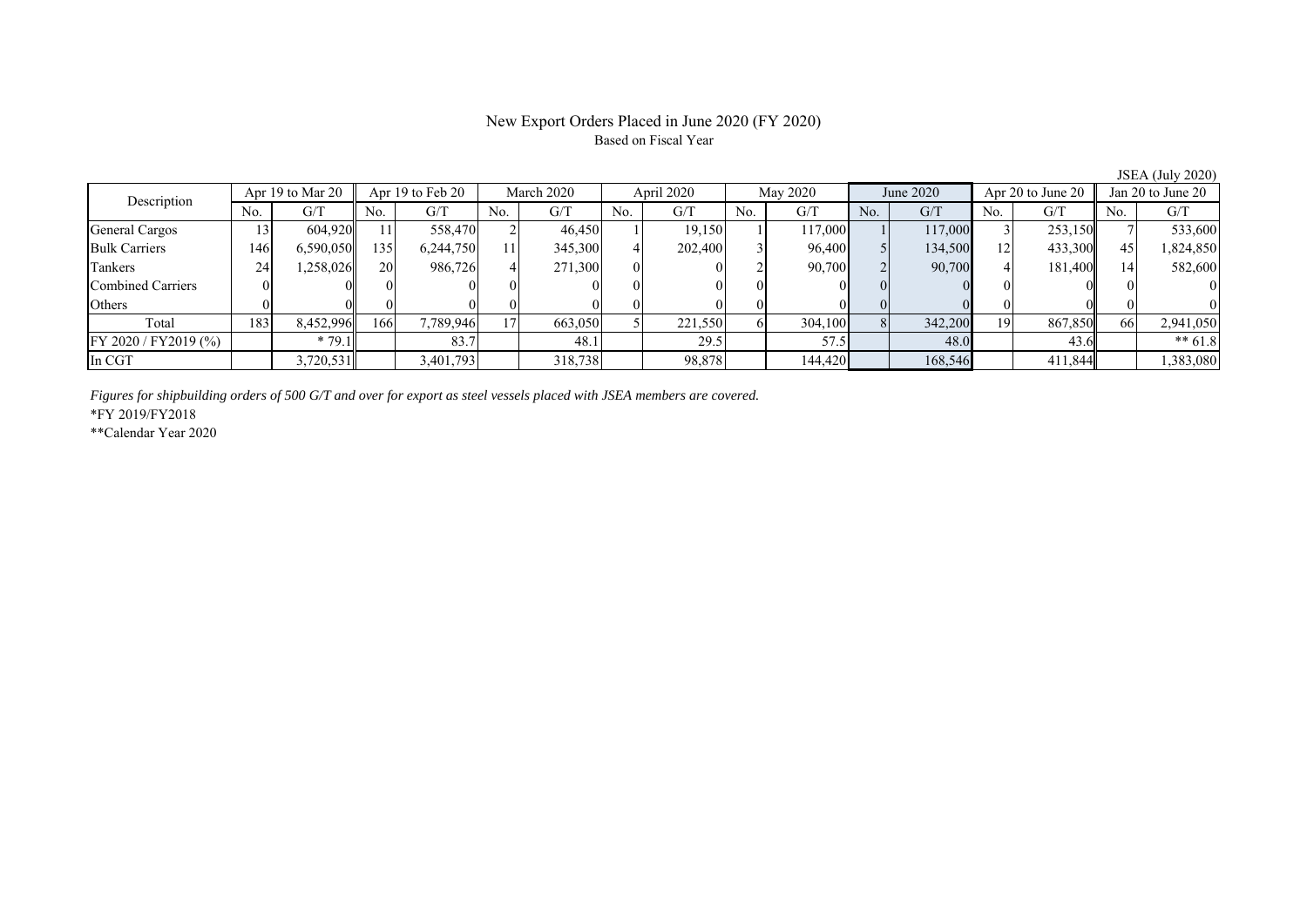# Export Ships Delivered in June 2020 (FY 2020) Based on Fiscal Year

No. G/T No. G/T No. G/T No. G/T No. G/T No. G/T No. G/T No. G/T General Cargos | 17| 1,548,302|| 16| 1,529,644| 1| 18,658| 0| 0| 0| 0| 0| 0| 0| 0| 0| 0| 3| 55,974 Bulk Carriers 207 9,193,470 186 8,227,673 21 965,797 22 980,741 15 605,298 31 1,469,679 68 3,055,718 137 6,363,007 Tankers | 58| 4,014,301|| 56| 3,905,699| 2| 108,602| 4| 180,218| 0| 0| 7| 355,600| 11| 535,818|| 26| 1,350,734 Combined Carriers 0 0 0 0 0 0 0 0 0 0 0 0 0 0 0 0 Others 0 0 0 0 0 0 0 0 0 0 0 0 0 0 0 0 Total 282 14,756,073 258 13,663,016 24 1,093,057 26 1,160,959 15 605,298 38 1,825,279 79 3,591,536 166 7,769,715 FY 2020 / FY2019 (%) \* 133.5 138.6 1 91.5 79.4 55.2 135.8 95.7 \*\* 113.5 In CGT | | 6,607,661| | 6,125,889| | 481,772| | 498,153| | 278,961| | 799,346| | 1,576,460|| | 3,365,867 Description Apr 19 to Mar 20 Apr 19 to Feb 20 March 2020 April 2020 May 2020 June 2020 Apr 20 to June 20 June 20 and 20 to June 20

*Deliveries of new shipbuilding orders of 500 G/T and over for export as steel vessels placed with JSEA members are covered.*

\*FY 2019/FY2018

\*\*Calendar Year 2020

JSEA (July 2020)